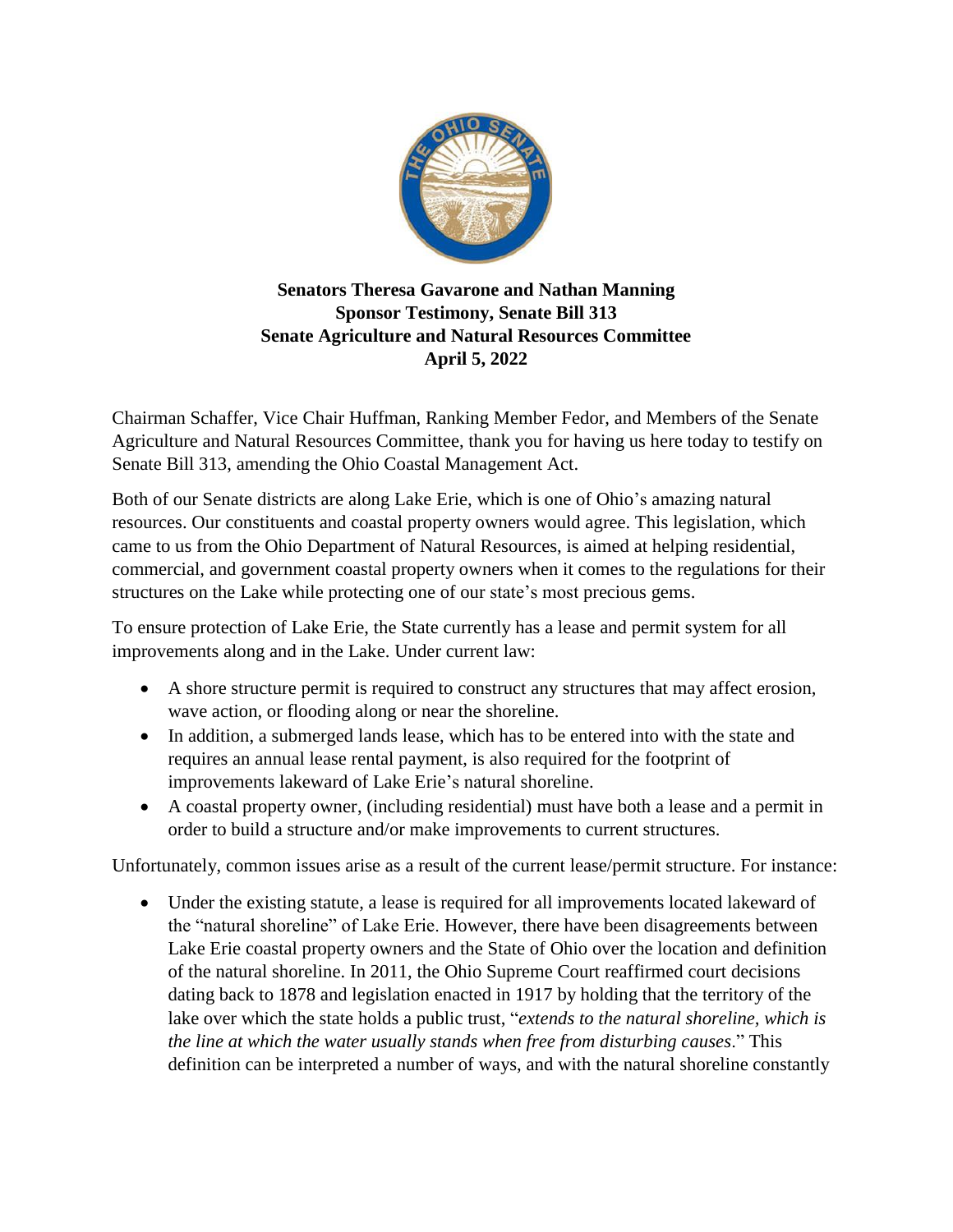moving due changing Lake Erie water levels, it can be difficult to determine with certainty.

- For those with Submerged Land Leases, annual lease rental payments are required and are based on the area of the lakebed that is occupied and the proposed use. For residential and non-income producing properties, this places an additional financial burden on those property owners attempting to simply access the Lake from their homes or protect their property from coastal erosion or flooding.
- All projects applying for a shore structure permit require a registered professional engineer to prepare plans and specifications. This requirement results in a large workload for engineers, and can result in slowing down permit and lease processing times. Many projects that apply for the permit do not endanger life, property, or the resources of Lake Erie, and do not necessarily need registered professional engineers to design these projects.

Senate Bill 313 will make several changes to streamline and simplify Ohio's submerged land leasing and structure permitting. Under Senate Bill 313:

- A coastal permit will be required for the construction of a new coastal structure or to perform future coastal restoration.
- It will not require the boundary of Lake Erie's natural shoreline to be determined, which will eliminate the need for a metes and bound survey and the cost of such a survey for residential property owners.
- Moreover, there will be a one-time permit fee for the coastal permit, as opposed to the traditional annual lease fee required under current law.
- The permit system will be tiered and application requirements will take into account the likelihood of the structure or restoration to endanger life, property, or the resources of Lake Erie.

| Tier   | Requirements                   | Examples            | Engineering requirements          |
|--------|--------------------------------|---------------------|-----------------------------------|
| Tier 1 | required for projects that are | floating docks,     | will <b>not require</b> plans and |
|        | unlikely to endanger life,     | nature-based        | specifications prepared by a      |
|        | health, property, or the       | shorelines, beaches | registered professional           |
|        | resources of Lake Erie         | and wetlands        | engineer                          |
| Tier 2 | required for projects that     | revetments,         | require plans and                 |
|        | could endanger life, health,   | seawalls and        | specifications prepared by a      |
|        | property, or the resources of  | certain piers       | registered professional           |
|        | Lake Erie                      |                     | engineer                          |
| Tier 3 | required for projects that     | groins,             | require plans and                 |
|        | could significantly endanger   | breakwaters, and    | specifications prepared by a      |
|        | life, health, property, or the | marinas             | registered professional           |
|        | resources of Lake Erie         |                     | engineer and additional           |
|        |                                |                     | studies needed to evaluate        |
|        |                                |                     | the coastal structure or          |
|        |                                |                     | restoration                       |

This tiered system breaks down as follows: